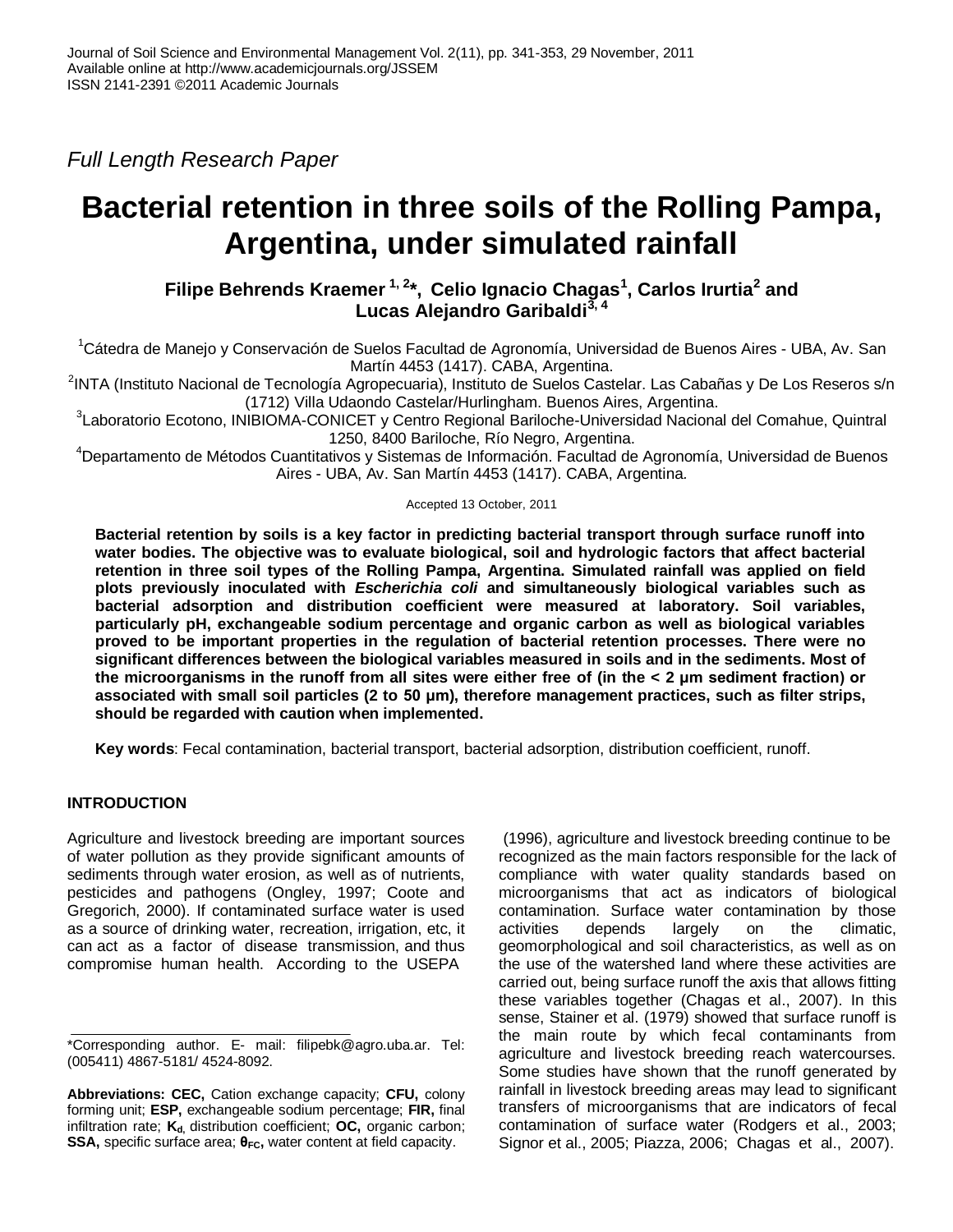It is therefore necessary to quantify the efficiency of bacterial retention of soils and to gain knowledge on the factors affecting this efficiency, given that there are currently few studies that address this issue. Some of these factors are the surface runoff, the duration and intensity of rainfall, the source of contamination and the degree of adsorption of contaminants to soil particles (Walker et al*.,* 1990).

Jamieson et al. (2004) have highlighted the need to investigate the relationship between the rates and volumes of runoff and infiltration and the transport of sediments and bacteria. According to these authors, the proportion of bacteria that enters the soil during a runoff event is probably controlled by the rate of soil infiltration and the vegetation status. On the other hand, although it is still unclear whether bacteria and sediments are transported independently in watercourses, an increasing number of works are confirming this issue (Vinten et al., 2004; Oliver et al., 2007). In field trials, Abu-Ashour and Lee (2000) distributed a strain of *Escherichia coli* (*E. coli)* resistant to nalidixic acid on small plots in order to monitor its movement, but could not identify whether the tracer moved as a free colloid or was transported in association with eroded particles. In experiments with rainfall simulation and manure applied on the surface of plots either with or without vegetation and a 20% gradient, Roodsari et al. (2005) observed that about 20% of the mobilized bacteria in the plots without vegetation were found in the suspended solids, and that the values in the vegetated plots were negligible.

The association between bacteria and sediments makes it difficult to predict bacterial survival and transport in runoff, because numerous and complex interactions between abiotic particles and the mobilized biological organisms are established (Jamieson et al., 2004). The variables that commonly describe this association are adsorption percentage and distribution coefficient  $(K_d)$ (Ling et al., 2002). Both the soil type and the characteristics of the sediment may affect bacterial transfer due to differences in the adsorption properties related to the soil colloidal material (Schijven et al., 2002). Ling et al. (2002) have highlighted the complexity of the dynamics of bacterial adsorption to soils. This process is regulated by numerous factors. Some of these factors are the electrostatic attraction (Marshall, 1975), in which the pH and content and type of clays play an important role, and the ionic environment of the soil/water mixture and interface (Gannon et al., 1991), which is also governed by pH and the relative concentration of cations and anions, among others. Once the bacteria associated with particles are mobilized by runoff, they may suffer successive processes of sedimentation and retransport that depend not only on the above-mentioned properties, but also on the density and size of the particles transported (Schillinger and Gannon, 1985). Thus, to predict the dynamics of bacterial surface movement it is not only important to study the hydrological and biological variables, but also the quantity, quality and size of the

sediments mobilized. This is important when implementing management practices aimed to reduce water erosion and biological contamination, such as filter strips or others (Sutherland, 1991; Vinten et al., 2004).

Studies in the Rolling Pampa have shown that runoff is one of the most important variables in the regulation of the dynamics of water and regional erosion associated with heavy rainfalls, gentle slopes and soils with slow permeability (Chagas, 2007). In this region, it is expected that the dynamics of surface transport of biological contaminants is controlled both by the parameters of runoff and infiltration and by the physical and chemical properties of the soil. The overall aim of this study was to assess the dynamics of bacterial transport in different soils and managements of the Rolling Pampa, through the analysis of surface runoff. Our specific aims were to: a) quantify bacterial retention related to soil, biological and hydrological properties in three soils types; b) to compare the values of bacterial adsorption and  $K_d$ evaluated in sediments (field) and in soils (laboratory); c) to analyze the removal of microorganisms from the system, according to the size of the aggregates resulting from rainfall simulations.

## **MATERIALS AND METHODS**

Bacterial retention was assessed through tests of simulated rainfall applied to runoff plots in soils previously inoculated with *E. coli.* This variable was calculated as the difference between the inoculum applied and the total removal of bacteria measured in the runoff. Three groups of variables were analyzed in each of the sites studied: a) soil variables, b) hydrological variables (runoff and final infiltration rate -FIR-), and c) biological variables (bacterial adsorption and  $K_d$ ). The latter were measured both in the runoff sediments (that is, in the field) and in the soil (laboratory). To further characterize the runoff, we also measured some of its physical and chemical properties, such as the distribution of bacteria associated with different aggregate sizes of the sediments.

## **Bacterial strain**

To determine the watershed factors in the fate and transport of pathogen, a wild strain of *E. coli was* chosen because its predicted numbers were reported to be clearly linked to hydrologic processes (Dorner et al., 2006). The *E. coli* used had been previously isolated from the study site and later identified using differential selective media (CHROMOBRIT, BRITANIA). Bacteria grown in trypticase soy agar (Biokar Diagnostics) at 35°C for 24 h were resuspended in saline solution, centrifuged and washed twice. The inoculum concentration was 1.10<sup>7</sup> CFU ml<sup>-1</sup>, a similar value used by many researchers to represent a standard maximum concentration of microorganisms in runoff (Guber et al., 2005; Oliver et al., 2007). In order to obtain this value, a curve of absorbance vs. known concentrations of microorganisms (CFU  $ml^{-1}$ ) was used (absorbance at 600 nm).

## **Field experiment and hydrological variables**

The field experiment took place in the farm "Los Patricios", which belongs to the University of Buenos Aires and is located in the middle basin of the Tala´s creek, Buenos Aires Province (Figure 1).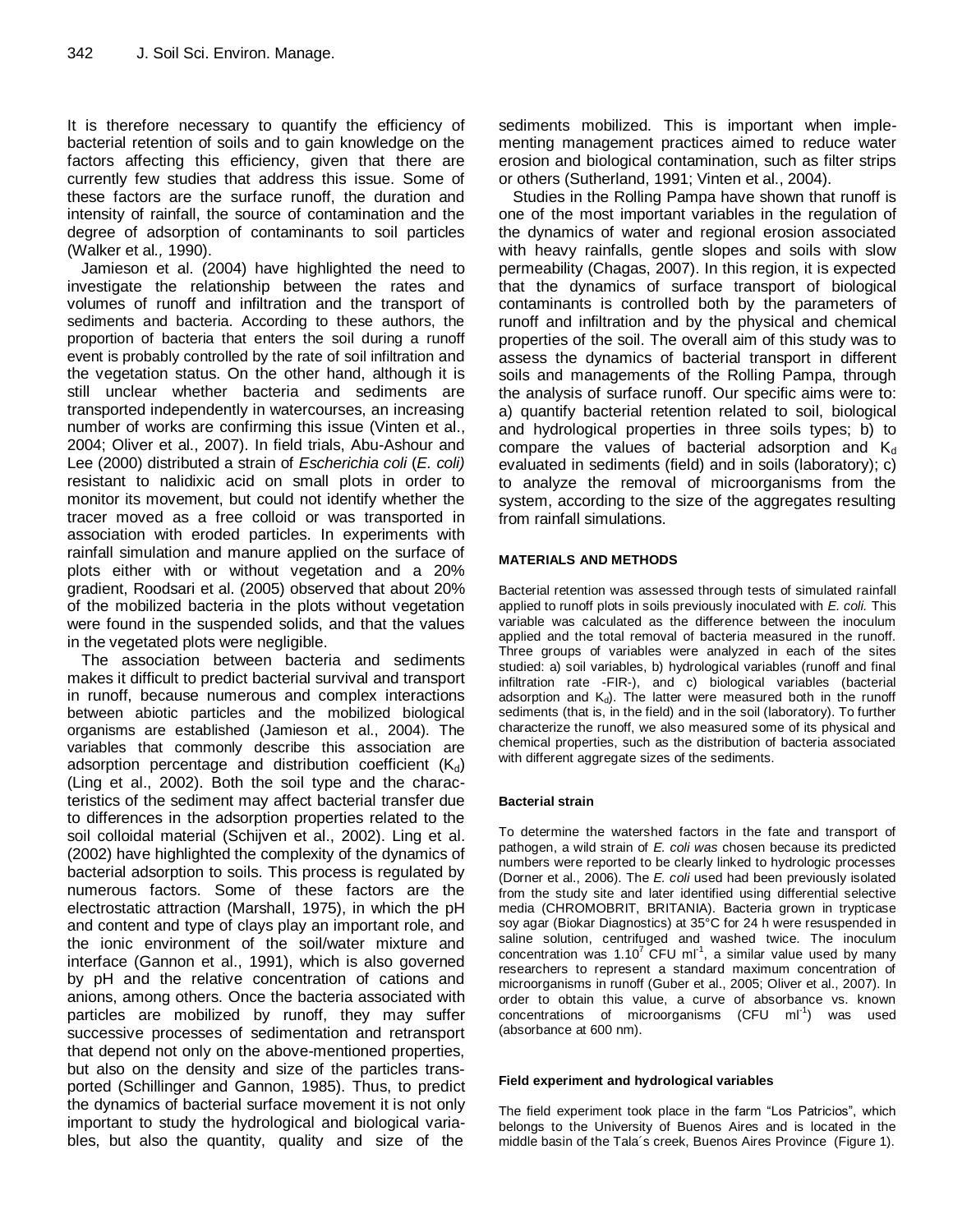

**Figure 1.** Location of the sites (and three plots within each site) where the rainfall simulation experiments were carried out. Sites were called "Agricultural", "Livestock" and "Livestock sodic", according to the main activity carried out and the soils characteristics

We applied simulated rainfall on three plots in each of three sites: an agricultural site -*Vertic Argiudoll*- near a watercourse used for annual crops (hereafter referred as "Agricultural"), and two sites typical of low lands -*Natraqualfs*-, also near a watercourse, used for livestock breeding and with different contents of soil organic carbon, pH, erosion degree and sodium level (hereafter referred as "Livestock" and "Livestock sodic", Figure 1). It must be noted that the experiments constrained to three sites and three sub replicas for each site. Hence, our experiment was pseudoreplicated for inferring the behavior of bacterial retention and subsequent transport at a catena level (Hurlbert, 1984).

To assess bacterial dynamics, we used a rain microsimulator that applied distilled water as 4.7 mm diameter drops falling from a height of 150 cm on plots framed by a square metal frame whose sides measured 25 cm. The drippers totalized 49 units and were arranged in a grid on an acrylic plate (Kamphorst, 1987; Irurtia and Mon, 2004). Prior to the simulation of rains, each plot was fitted as follows: a) the aerial part of the living vegetation and surface residues were carefully hand-removed in order to isolate the effects of vegetation; b) the top 1cm of soil was aerated lightly with a knife and then smoothed so as to standardize the surface and thereby eliminate microdepressions; c) 100 ml of the *E. coli* inoculum was uniformly applied using a manual sprinkler; this was done five minutes before the rains started to enable the association between the bacteria and the soil. After these three steps, the simulated rainfall was applied for 1 h with an average intensity of 60 mm  $h^{-1}$ , equivalent to the maximum rainfall expected in the region, with a return period of 10 years. The energy applied was 15 kJ m<sup>-1</sup>m<sup>2</sup>, an intensity equivalent to that used by Roodsari et al. (2005). To calculate the infiltration rate of soil water, we collected and measured runoffs obtained at 5 min intervals throughout the experiment. The final infiltration rate (FIR) was calculated from the average of the last three readings of the simulation. In all three soils, the infiltration rates stabilized at half an hour from the beginning of the rainfall simulations.

## **Physical and chemical soil variables**

Samples from the topsoil (0 to 5 cm) were collected from a zone next to each simulation assay to determine bulk density by the cylinder method (Blake and Hartge, 1986). In addition, composed samples (3 subsamples) (0 to 5 cm) were used for the physical and chemical characterization of the soils under study. The latter were air-dried and sieved through a 2 mm sieve. The values of soil pH were measured at a solid to liquid ratio of 1: 2.5 and organic carbon (OC) by the method of Walkley and Black (1934). We also determined electrical conductivity (saturation paste), cation exchange capacity (CEC) through extraction with potassium chloride (Klute, 1986) and specific surface area (SSA) (Lombardi et al., 2001). The water content at field capacity (*θFC*) was measured at 0.33 atm. using a pressure membrane (Dane and Hopmans, 2002) and the particle size distribution was analyzed by the pipette method of Robinson (Soil Conservation Service, 1972). We also measured pH, electrical conductivity and sediment concentration (mg  $I<sup>1</sup>$ ) in the runoff fractions, using the same methodology already mentioned.

## **Bacterial analyses**

## **Field bacterial analyses**

Chemical and physical quality of the runoff at beginning and at the end of the rain simulation could vary greatly (De la Vega, 2004). In that sense bacterial adsorption and distribution coefficient  $(K_d)$  of the sediments were measured on the runoff at the beginning (first 15 min) and at the end (last 5 min) of the simulated rainfall. The choice of 15 min at the beginning of the simulation was made in order to avoid variability in the initiation of the runnoff events and also to level the amount of runoff samples between the three sites. One intermediate measurement was done in the half of the simulation period. This measure was used to calculate the total bacterial removed from the plot, to obtain the soil bacterial retention more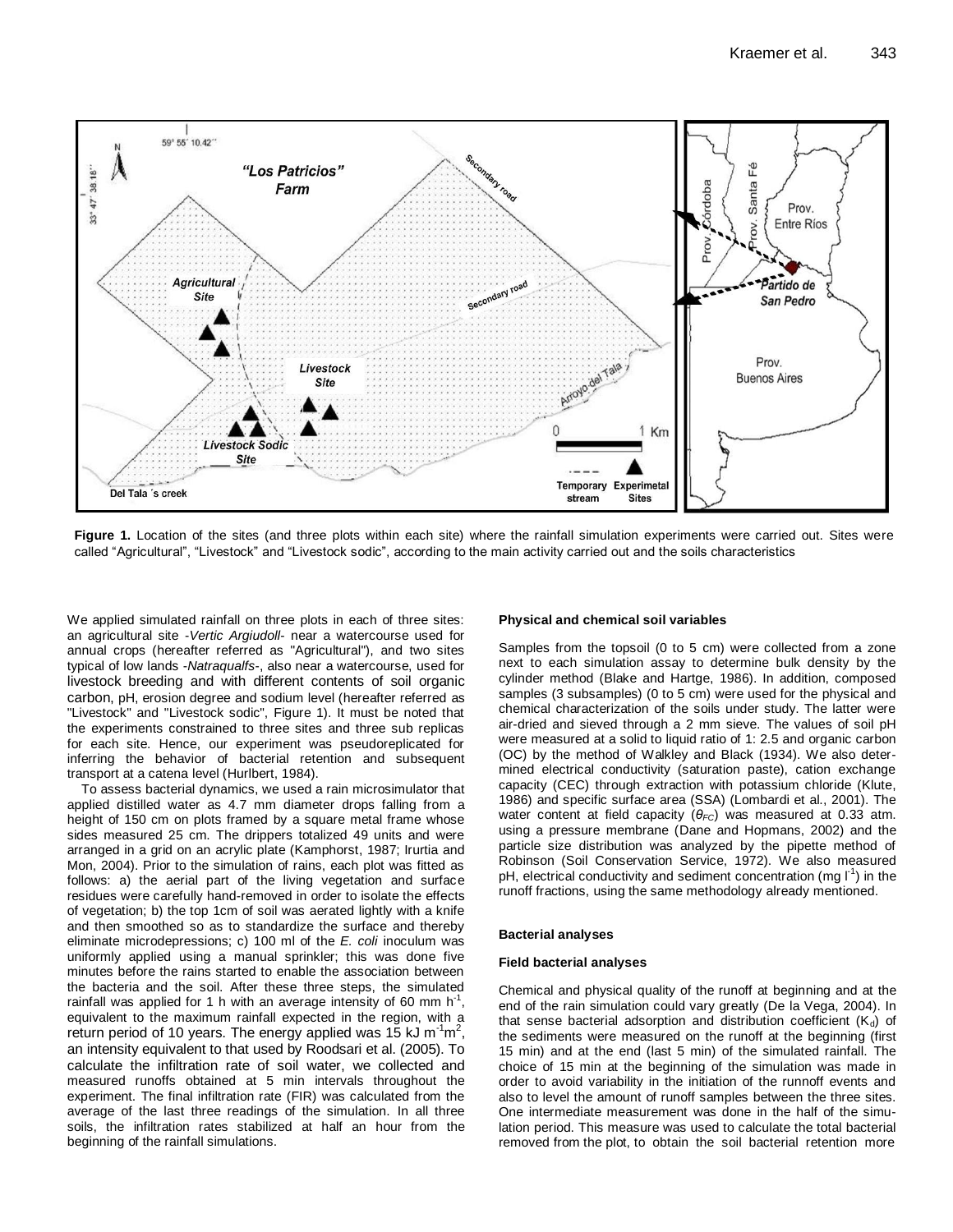more accurable.

The runoff was collected in sterile containers and kept at 8°C until processing in the laboratory, which was performed the day after collecting the samples. Once in the lab, the liquid obtained was left to sediment for 12 h at 8°C, after which the bacteria in the supernatant were counted. The liquid was then subjected to an intense manual agitation (3 min), after which the total concentration of microorganisms in the entire sample was measured. The adsorption percentage and  $K_d$  were calculated as follows:

Ads (%) = 100.  $(N_t - N_s) / N_t$ , (Ling et al., 2002)

where  $N_t$  = total number of bacteria in the runoff (CFU mI<sup>-1</sup>) and Ns  $=$  total number of bacteria in the runoff supernatant (CFU ml<sup>-1</sup>).

 $K_d = C_s / C_l$ , (Ling et al., 2002)

where  $K_d$  = distribution coefficient (ml g<sup>-1</sup>) and  $C_s$  and  $C_l$ , the concentrations in the solid (CFU  $g^{-1}$ ) and liquid (CFU ml<sup>-1</sup>), respectively.

Parallel field simulations were carried out without previous inoculation, which allowed us to obtain the basal bacterial concentration of the soil under study. We found bacterial counts lower than 2% compared to the inoculum concentration used in the rainfall simulation experiments, thus the indigenous microbial population was considered negligible.

## **Bacterial adsorption on different fraction sizes present in the runoff**

The runoff obtained was also analyzed to determine the proportion of bacteria associated with the different sizes of sediments. Aliquots corresponding to the following soil fraction sizes: > 50, 20, 3 and 2 μm were obtained by the pipette method (Soil Conservation Service, 1972) according to the Stokes' law. A subaliquot of each fraction was heated in an oven at 105°C in order to obtain the values of aggregate size distribution. It should be noted that this determination did not use any dispersant that may affect the bacterial association to the aggregates. Another subaliquot (0.1 ml) was diluted and plated for the bacterial count (APHA, 1998). Since the sedimentation of *E. coli* takes place together with the soil particles, the latter value was obtained by the difference between the CFU in the fraction considered and the CFU in the following fraction. Changes in the size of the *E. coli* population in the watersoil solution by regrowth or cell death were considered negligible due to the short period of sedimentation studied. By combining information from both subaliquots, we were able to determine the concentration of CFU for each sediment size/aggregate considered.

## **Laboratory bacterial analyses**

At the same time, we measured the soils bacterial adsorption and  $K_d$  at the laboratory in the three sites. Both variables were quantified by slow centrifugation technique similar as described by Ling et al. (2002). A suspension of 6 ml of bacterial solution was prepared in 6 g of soil. The bacterial strain and inoculum concentration corresponds to those of the field experiments. Soil samples were sterilized in the reactor of the Comisión Nacional de Energía Atómica (CNEA) by applying a minimum highly uniform dose of ionizing radiation equivalent to 25 kGy, with the aim to prevent changes in the structure of the particles. The efectiveness of this sterilization technique has been verified in previous works (Chagas, 2007; Kraemer et al., 2008). After its inoculation in the soil, the suspension was manually shaken for 1 min and then left to rest for 5 min. This resting period was enough to lead to a bacteriasoil reversible association (Ling et al., 2002). In order to separate

both phases we used a horizontal centrifuge. The energy calculated for such separation was of 50 G for 6 min (INRA, 1986). This energy allowed unassociated bacteria to remain in the supernatant while bacteria attached to soil particles within the range of 1 to 2 μm remain in the precipitated sediment. This value was adjusted experimentally for the specific conditions of the present work. The purity of the separated fractions was corroborated by optical microscopy. The supernatant of each sample was incubated at 36°C for 24 h in violet red bile agar (Biokar Diagnostics) for the plate counting of colonies (APHA, 1998). All determinations were carried out in triplicate and the mean temperature through all laboratory experiments was 20°C.

## **Statistical analyses**

In order to describe the sites evaluated, a one-way ANOVA (three levels: agricultural, livestock and livestock sodic sites) was performed on their hydrological and physical variables obtained from the rainfall simulation experiments. Tukey HSD at 0.05 confidence level was used to compare means between treatments. To describe the behavior of the biological properties of rainfall during the simulation, we evaluated the variation in bacterial adsorption and  $K_d$ at the beginning and at the end of the simulations using a Student't test (bilateral 0.95 confidence level). To evaluate bacterial retention, we adjusted simple linear regression models between this dependent variable and the soil, biological and hydrological properties. Finally, to compare the bacterial adsorption and  $K<sub>d</sub>$  obtained in soils and in sediments, linear regression models were adjusted with categorical variables (type of experiment) for all sites tested. Statistical analysis was performed using Infostat software (v1.1, 2002).

## **RESULTS**

## **Soil and hydrological characterization of the sites**

The plots of the "Agricultural" site showed a relatively important surface microroughness degree, associated with the appropriate aggregation that characterized the soil. The "Livestock" site presented the same features, although the origin of this roughness could be given by the abundant remains of vegetation found at the subsurface, especially of roots and stolons. The "Livestock sodic" site presented little roughness and a relatively powdered surface.

The three sites showed the same textural class, silty clay loam, and hence the CEC and the SSA showed a narrow range of variation and a tendency toward higher values in the "Agricultural" site (Table 1). The "Agricultural" and "Livestock" sites showed similar values for pH, OC and ESP, whereas "Livestock sodic" showed higher values of ESP and lower alkalinity and OC content than the previous two, associated with its status of soil degraded by water erosion. Although bulk density did not differ between treatments, the chemical and physical properties showed a large gradient that allowed analyzing changes in the bacterial adsorption processes (Table 1). The sites showed a different hydrological response to the simulated rainfall (Table 2). The values of runoff and generation of sediments in the "Livestock sodic" site were higher, whereas FIR was lower, than in the other two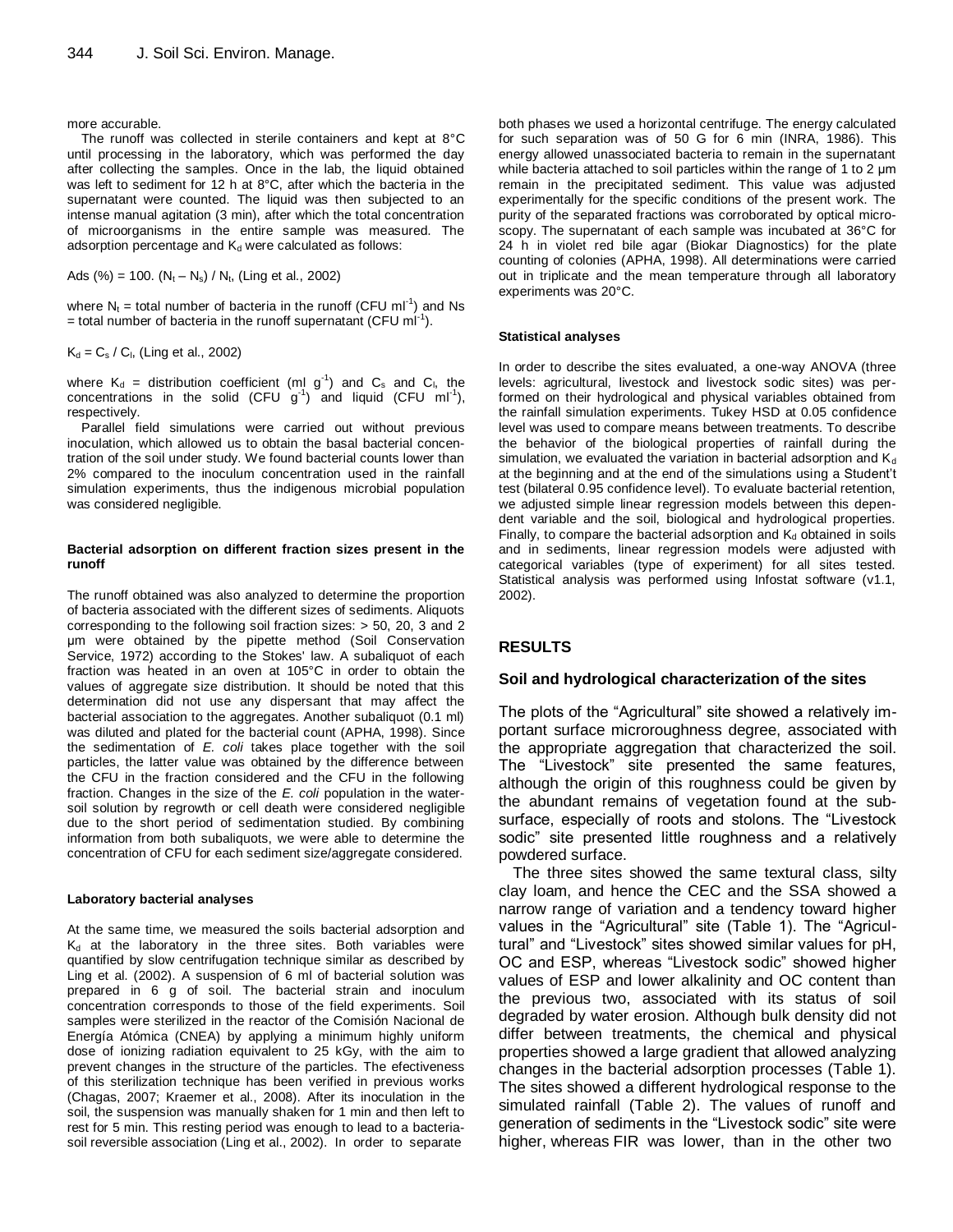|                                             | <b>Site</b>         |           |                 |  |
|---------------------------------------------|---------------------|-----------|-----------------|--|
| <b>Physical and chemicals properties</b>    | <b>Agricultural</b> | Livestock | Livestock sodic |  |
| Clay $[< 2 \mu m]$ (g kg <sup>-1</sup> )    | 310                 | 355       | 290             |  |
| Silt $[2 - 50 \mu m]$ (g kg <sup>-1</sup> ) | 590                 | 565       | 565             |  |
| Sand [ $>50 \mu m$ ] (g kg <sup>-1</sup> )  | 100                 | 80        | 145             |  |
| BD (g cm <sup>-3</sup> )                    | 1.0                 | 1.1       | 1.1             |  |
| Tot. Por. (%)                               | 58                  | 51        | 50              |  |
| $\theta_{FC}$ -0.33 atm- (%)                | 32.5                | 35.4      | 33.7            |  |
| SSA $(m^2 g^1)$                             | 182.5               | 153.0     | 132.4           |  |
| OC(%)                                       | 3.4                 | 3.1       | 2.0             |  |
| $pH - 1: 2.5$ in $H_2O -$                   | 5.4                 | 6         | 7.9             |  |
| $EC$ (dS m <sup>-1</sup> )                  | 1.90                | 0.60      | 1.60            |  |
| CEC (cmol $kg^{-1}$ )                       | 18.2                | 16.6      | 16.5            |  |
| ESP (%)                                     | 0.7                 | 2.4       | 16.9            |  |

**Table 1.** Physical and chemical properties of evaluated sites in the Rolling Pampa (Average values).

BD = Bulk density, Tot. Por. = total porosity, *θFC* = water content at field capacity, SSA = specific surface area, OC = organic carbon, EC = electric conductivity, CEC = cation exchange capacity, ESP = exchangeable sodium percentage.

Table 2. Hydrological results obtained after applying 1 h of simulated rainfall (intensity 60 mm h<sup>-1</sup>) on the three sites in the Rolling Pampa.

| <b>Site</b>     | Runoff (%)       | $FIR(mm h-1)$   | Sediment yield (g) | Sediment concentration (g $\mathsf{I}^{\text{-}1}$ ) |
|-----------------|------------------|-----------------|--------------------|------------------------------------------------------|
| Agricultural    | 45.6 $(2.7)^a$   | 25.4 $(2.4)^a$  | 6.7 $(1.2)^a$      | 4.9 $(0.4)^{a}$                                      |
| Livestock       | 33.8 $(0.4)^{b}$ | 26.2 $(4.0)^a$  | 4.0 $(1.9)^a$      | $3.3(1.5)^a$                                         |
| Livestock sodic | 84.2 $(2.4)^c$   | $0.96(0.1)^{6}$ | 21.8 $(2.4)^{b}$   | 7.4 $(1.1)^a$                                        |

Means followed by same letter do not differ significantly ( $p > 0.05$ ). Means followed by same letter do not differ significantly ( $p > 0.05$ ). Values in parentheses are standard errors. FIR = final infiltration rate.

sites (Table 2). In contrast, the values of sediment concentration did not differ significantly  $(p > 0.05)$ between the three sites.

## **Characterization of the runoff**

Bacterial adsorption and  $K_d$  obtained at the beginning and at the end of the rain simulation showed a slight decrease, although not significant ( $p > 0.05$ ) (Table 3). Therefore, average values of bacterial adsorption and  $K_d$ were taken to describe bacterial retention (BR). The adsorption values calculated in the field for "Agricultural" and "Livestock" were similar and their mean (including the intermediate measurement) were 73.4 and 70.2%, respectively, whereas those for "Livestock sodic" were much lower, with an average adsorption (including one intermediate measurement) of 35.9%. The  $K_d$  values for "Agricultural", "Livestock" and "Livestock sodic" were 4.82, 12.4 and 1.66 ml  $g^{-1}$ , respectively. Both the EC and the sediment concentration in the runoff also decreased towards the end of the experiment ( $p < 0.05$ ). The pH in the runoff of the "Agricultural" site did not vary, but it increased slightly in both livestock sites, being the value in "Livestock sodic" similar to that of the topsoil ( $p < 0.1$ ).

As shown in Figure 2, the aggregate size distribution followed almost the same trend in all three sites analyzed. The main size fraction for all simulations was fine silt (20 to 3 μm) in accordance with the silty clay loam texture of the soils. Given that no chemical dispersants were used in this study, this fraction might be composed both of elementary particles and microaggregates. In contrast, there were relatively few particles or aggregates larger than 50 μm. With regard to biological entities, the bacterial concentration associated with the soil fraction smaller than 2 μm was maximal for the three sites analyzed. Within the categories larger than 2 μm, maximum bacterial concentration was associated with a particle size of 20 to 3 and 3 to 2 μm for the "Agricultural" site and with 3 to 2 μm for "Livestock sodic", while for the "Livestock" site, the maximum value corresponded to the fraction  $> 50 \mu m$  (Figure 2).

# Bacterial adsorption and K<sub>d</sub> in the soils and in **sediments**

Bacterial adsorption in soils yielded average values of70.8, 64.5 and 39.7% (Figure 3A) for "Agricultural", "Livestock" and "Livestock sodic" sites, respectively,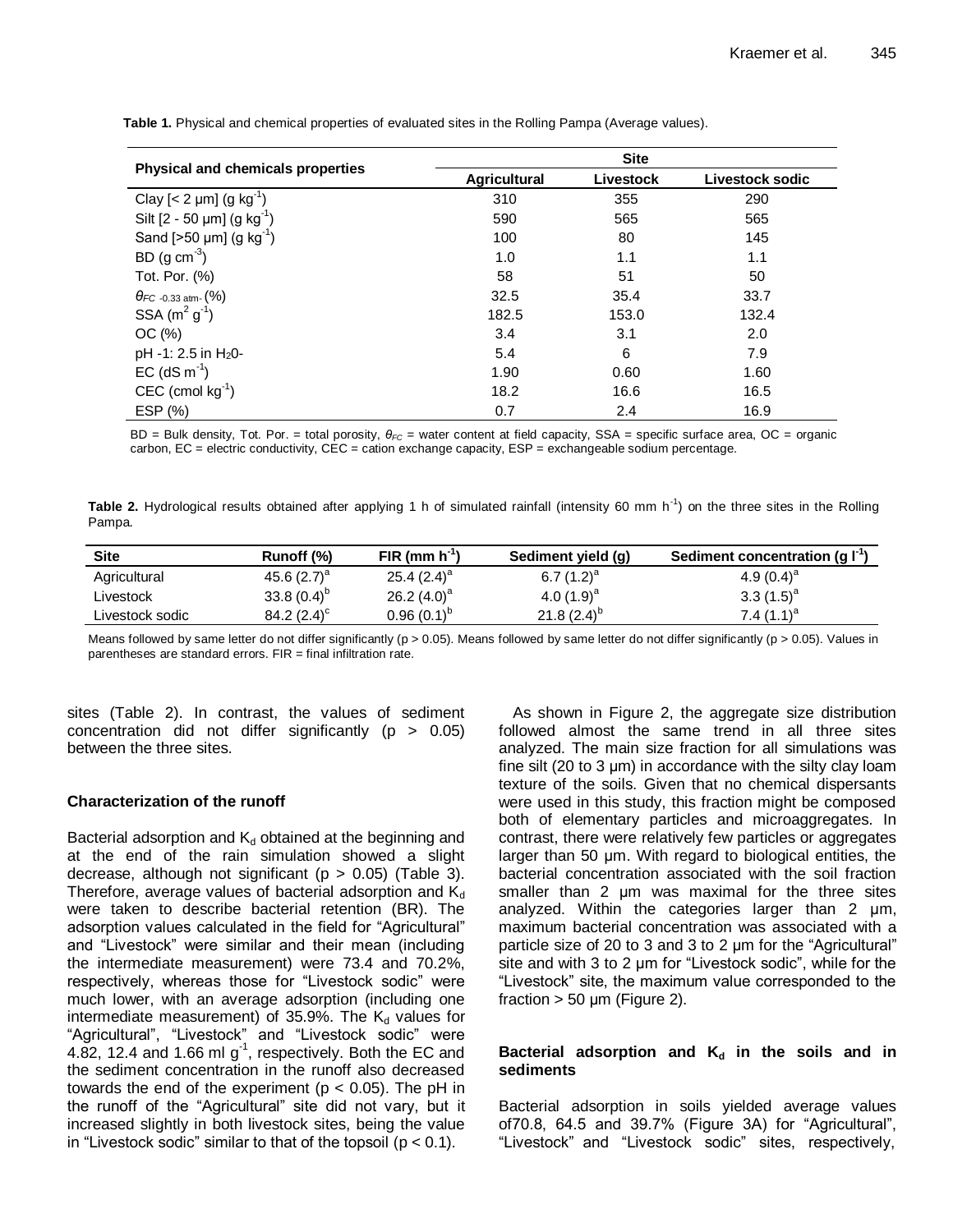| <b>Site</b>     | Time of sampling | <b>Biological variables</b> |                   | <b>Physical and chemical properties</b> |               |                                       |
|-----------------|------------------|-----------------------------|-------------------|-----------------------------------------|---------------|---------------------------------------|
|                 |                  | Adsorption (%)              | Kd (ml $g^{-1}$ ) | рH                                      | $EC(dS m-1)$  | Sediment concentration (mg $I^{-1}$ ) |
| Agricultural    | beginning        | 73.9 (4.4)                  | 4.96(0.83)        | 6.6(0.03)                               | 0.110(0.025)  | 5.9(0.9)                              |
|                 | end              | 72.8 (6.2)                  | 4.62(1.00)        | 6.6(0.02)                               | 0.024(0.0006) | 5.3(1.3)                              |
| Livestock       | beginning        | 80.4(8.1)                   | 20.08 (4.50)      | 6.4(0.04)                               | 0.068(0.008)  | 5.0(1.1)                              |
|                 | end              | 77.7 (8.4)                  | 14.71 (3.90)      | 6.6(0.02)                               | 0.026(0.001)  | 1.3(2.6)                              |
| Livestock sodic | beginning        | 36.5(3.9)                   | 1.61(0.08)        | 7.6(0.04)                               | 0.035(0.004)  | 9.4(1.9)                              |
|                 | end              | 29.3(5.9)                   | 1.51(0.15)        | 7.9(0.02)                               | 0.019(0.002)  | 5.9(1.8)                              |

**Table 3.** Biological, physical and chemical variables at the beginning (first 15 min of the rain fall simulation) and at the end of runoff (last five min) for the three sites in the Rolling Pampa.

 $K_d$  = distribution coefficient, EC = electrical conductivity. Values in parentheses are standard errors.

which were very similar to those obtained in the sediments ( $p = 0.9$ ). As regards  $K_d$ , we found no significant differences ( $p = 0.19$ ) between the values obtained in soils and in sediments (Figure 3B), although a greater dispersal of the results was found, the values being 2.9, 5.3 and 1.2 ml g<sup>1</sup> soil for the "Agricultural", "Livestock" and "Livestock sodic" sites, respectively.

## **Bacterial retention**

This property, calculated from the rainfall simulation tests in the field, resulted in an average of 81 and 75% for the "Agricultural" and "Livestock" sites, respectively, showing a tendency towards differentiation from the value found for "Livestock sodic" ( $p < 0.10$ ), which reached 52% (Figure 3C). Both bacterial adsorption and  $K_d$ measured in soils explained about 50% of the variability in bacterial retention (BR) observed in the three soils (Table 4). The same properties measured in sediments showed lower coefficients of determination. However, there were no differences between the intercept and slope of the

linear equation estimated from sediment observations and those estimated from soils for bacterial adsorption ( $F$  <sup>-</sup> int = 1.07  $P$  = 0.31,  $F$  <sup>-</sup> slope = 1.23,  $P = 0.28$ ) and  $K_d$  ( $F$  – int = 0.93 P = 0.35, *F* slope = 2.9  $\vec{P}$  = 0.11). For this reason, Figure 4 shows the regressions obtained from the sediments and soil data grouped together. With regard to soil properties (Table 4), we found that the pH, ESP, OC content, and SSA and sand content (to a lesser extent) were the variables that best explained BR ( $p < 0.05$ ). Finally, the relationship between hydrological variables and BR was poor and showed no significant effect.

## **DISCUSSION**

## **Properties of the system analyzed**

According to the results, the "Livestock sodic" site seems to have the greatest capacity for physical, chemical and biological contamination of the neighboring watercourses. This is due to its vulnerability to water erosion that presented the higher runoff and sediment generation, together to its

location adjacent to the main watercourse of the region. In addition, it is important to highlight that the "Livestock" site is also a hydromorphic soil with natric origin, although with adequate soil properties in the surface horizon. Both the FIR and sediment yield of this site responded similarly to those of the "Agricultural" site (which corresponded to a well-drained Mollisol soil). These results are associated with the adequate content of humidified organic matter in both soils, but especially with the presence of traces of stems and roots in the "Livestock" site. It is noteworthy that a slight difference was found in sediment concentration between the three sites analyzed. The adsorption percentage and  $K_d$  are variables sensitive to the concentration of solids in the liquid. Thus, the slight difference found between these sites allows a correct interpretation of these biological variables according to the intrinsic characteristics of the soil.Bacterial adsorption and  $K_d$  measured both in soils and sediments generally showed similar values. Taking into account the significant differences involved in the two methodologies used in this study, these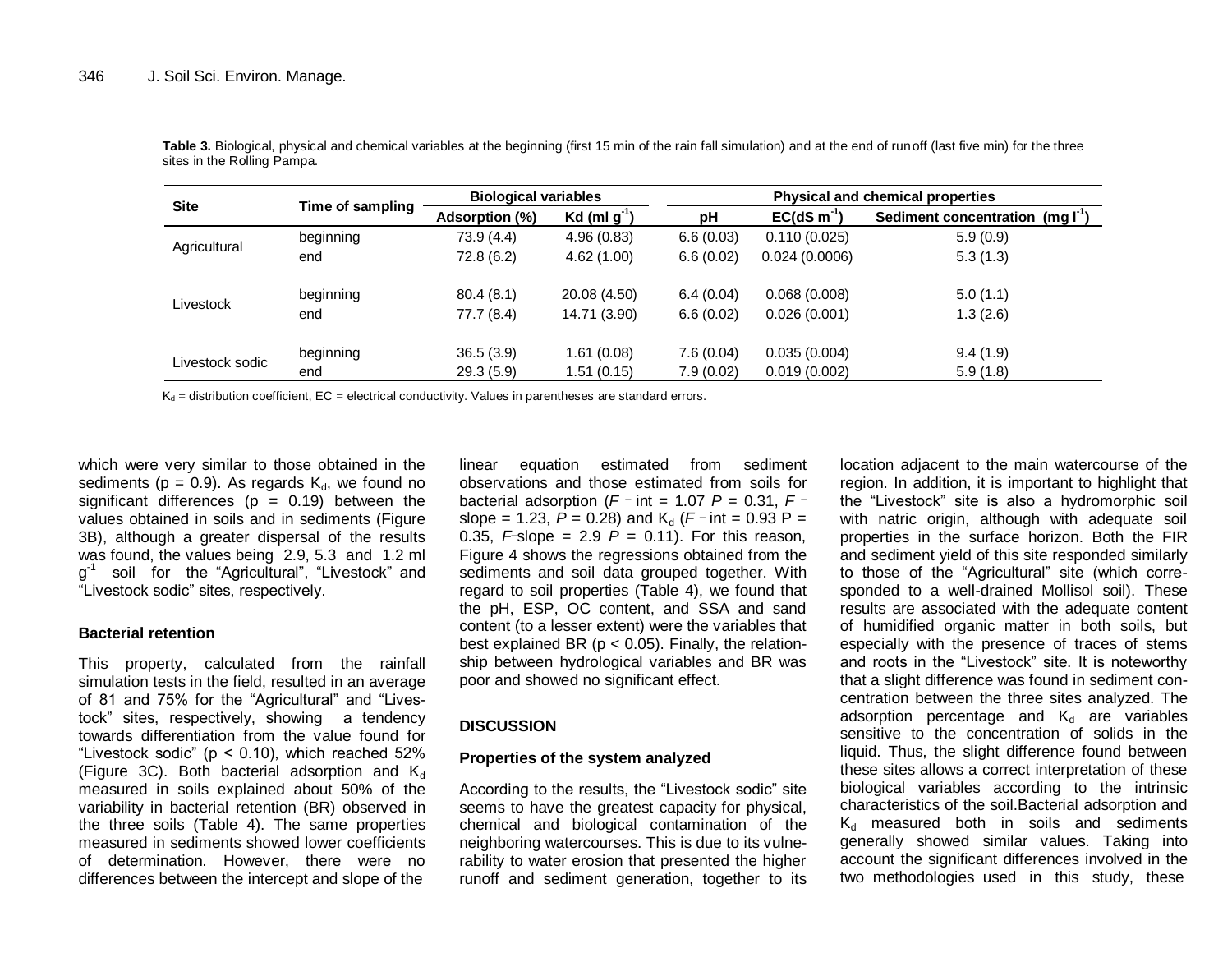

Figure 2. Aggregate size distribution (%) (black bars) and bacterial concentration (CFU ml<sup>-1</sup>) (squares) for each soil size fraction (μm) for the three sites evaluated.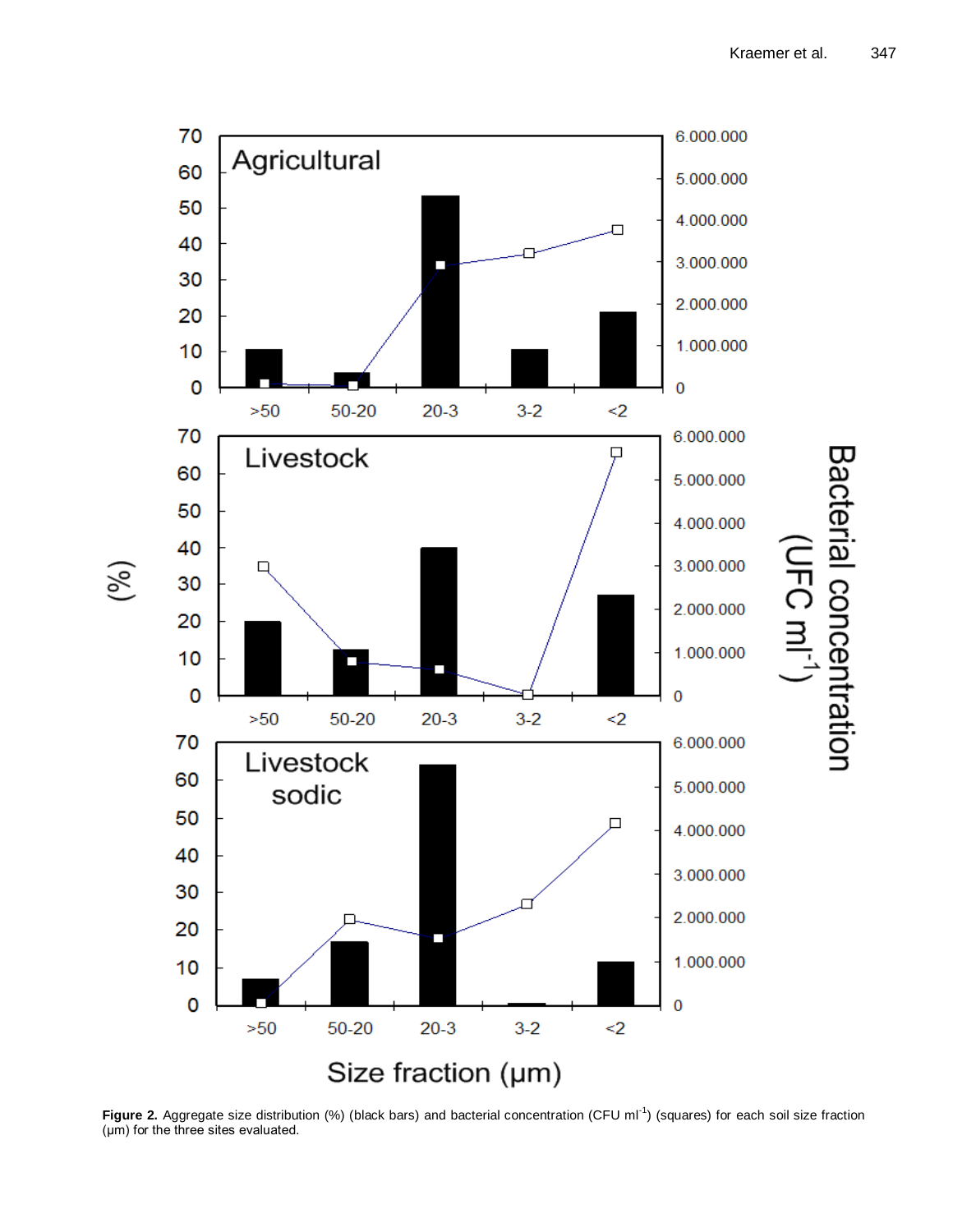

Figure 3. Bacterial adsorption (panel A) and distribution coefficient (K<sub>d</sub>; panel B) obtained in sediments (black columns) and in soils (white columns). Bacterial retention obtained in the field (panel C). Means followed by same letter do not differ significantly ( $p > 0.05$ ). Vertical bars indicate standard error.

results are remarkable. A possible explanation for this is that the adsorption time of 5 min used in both sediment and soils measurements the field experiments may have been sufficient to achieve bacterial adsorption and that the large volume of runoff, together with the subsequent

resting period in cold (12 h) used in the field experiment (sediment), may not have significantly altered that association. In addition, those parameters measured in the sediments did not presented significant variations at the beginning and at the end of the simulation test. This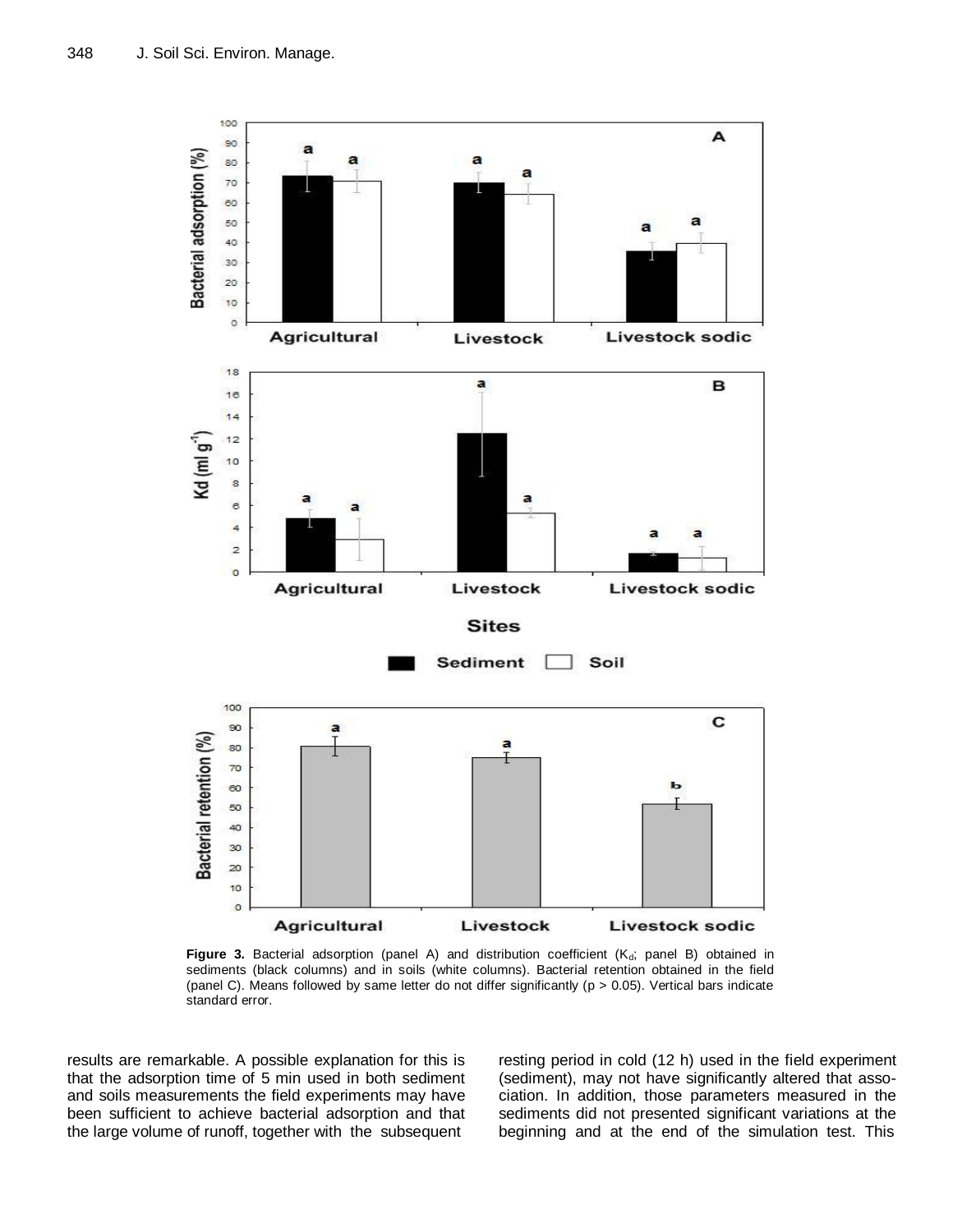| <b>Bacterial retention</b>   | $R^2$  | Slope    | Intercept | P value <sup><math>\dagger</math></sup> |
|------------------------------|--------|----------|-----------|-----------------------------------------|
| <b>Biological variable</b>   |        |          |           |                                         |
| Adsorption (sediment)        | 0.43   | 0.87     | $-7.48$   | 0.019                                   |
| Adsorption (soil)            | 0.56   | 0.60     | 16.90     | 0.013                                   |
| $K_d$ (sediment)             | 0.27   | 0.20     | $-7.41$   | 0.200                                   |
| $K_d$ (soil)                 | 0.44   | 0.07     | $-1.44$   | 0.037                                   |
| Soil variable                |        |          |           |                                         |
| Sand                         | 0.43   | $-1.11$  | 182.90    | 0.041                                   |
| Silt                         | 0.20   | 0.32     | 550.10    | 0.195                                   |
| Clay                         | 0.20   | 0.79     | 266.90    | 0.192                                   |
| Tot. Por.                    | 0.27   | 0.11     | 45.00     | 0.126                                   |
| $\theta_{FC}$                | < 0.01 | $-0.002$ | 34.12     | 0.957                                   |
| <b>SSA</b>                   | 0.44   | 0.81     | 99.00     | 0.036                                   |
| <b>CEC</b>                   | 0.23   | 0.02     | 15.50     | 0.160                                   |
| <b>ESP</b>                   | 0.55   | $-0.33$  | 29.03     | 0.013                                   |
| pH                           | 0.56   | $-0.05$  | 9.71      | 0.013                                   |
| EC.                          | 0.01   | $-3.83$  | 1569.00   | 0.770                                   |
| OС                           | 0.56   | 0.03     | 0.91      | 0.013                                   |
|                              |        |          |           |                                         |
| <b>Hydrological variable</b> |        |          |           |                                         |
| Runoff                       | 0.16   | $-0.57$  | 81.80     | 0.248                                   |
| <b>FIR</b>                   | 0.27   | 0.75     | 57.70     | 0.120                                   |

**Table 4.** Linear regressions between bacterial retention after 1 h rainfall simulation with an intensity of 60 mm  $h^{-1}$  and biological, soil and hydrological variables at three sites in the Rolling Pampa ( $n = 9$  plots) and the bacterial adsorption and Kd obtained in soil.

† p < 0.05 in bold. Tot. Por. (total porosity, *θFC* = water content at field capacity, SSA = specific surface area, CEC = cation exchange capacity,  $ESP =$  exchangeable sodium percentage,  $EC =$ electric conductivity,  $OC = organic carbon$ ,  $FIR = final$  infiltration rate.

evidences that both properties would be relatively stable during the high-intensity rainfall. The  $K_d$  and adsorption values obtained in the soils and in the sediments were comparable to those found by several authors. For example, Guber et al. (2005) found  $K_d$  values of 9.4, 46.3 and 513.2 ml g<sup>1</sup> for two silty soils and one silty clay loam soil, respectively, while Ling et al. (2002) obtained values of 0.33 g ml<sup>-1</sup> in loamy soils and 127 ml g<sup>-1</sup> in clay loam soils. Therefore, the values obtained are intermediate to those reported by these authors. In a previous study (Kraemer, 2010), we found values very similar to those obtained here, confirming the repeatability of the information obtained for these soils. Regarding adsorption, Ling et al. (2002) measured more than 90% of this property in all the treatments analyzed.

Oliver et al. (2007) working in loamy soils found values of 35% of adsorption with centrifugation techniques, Characklis et al. (2005) found between 20 and 35% of association of *E. coli* with sedimentable particles. These data show the disparity of values reported for the property analyzed. Local data were also intermediate to those reported by the above-mentioned authors. Regarding the size of the sediments, silt and clay  $(< 50 \mu m)$  dominated in the runoff. This fact was expected taking into account

the impact of the droplets with high kinetic energy and the limited transport capacity that characterizes the sheet erosion (Nearing et al., 1990). In this regard, it is highly probable that the low proportion of aggregates > 50 μm observed was because they were disaggregated to smaller sizes and/or were not removed from the plot. Since most of the microorganisms tested were free (in the < 2 μm fraction) or associated with small particles (50 to 2 μm) (Figure 3), they may have a movement analogous to that of runoff. Muirhead et al. (2006) have reported that the technique to control water pollution known as "filter strips" is effective in retaining sediments greater than 500 μm and that the sedimentation during runoff is affected in particles larger than 63 μm. For these reasons, the implementation of these strips would be of little use in sectors of the Rolling Pampa having short slopes with scarce gradient in which laminar erosion would be dominant over other types of erosion.

It is important to point out the differences found in the bacterial concentration for the different aggregate sizes larger than 2 μm in the three sites analyzed. Like that found for the "Agricultural" site, Oliver et al. (2007) found high bacterial concentration in the 20 to 3 μm fraction, whereas in studies and in the laboratory with the same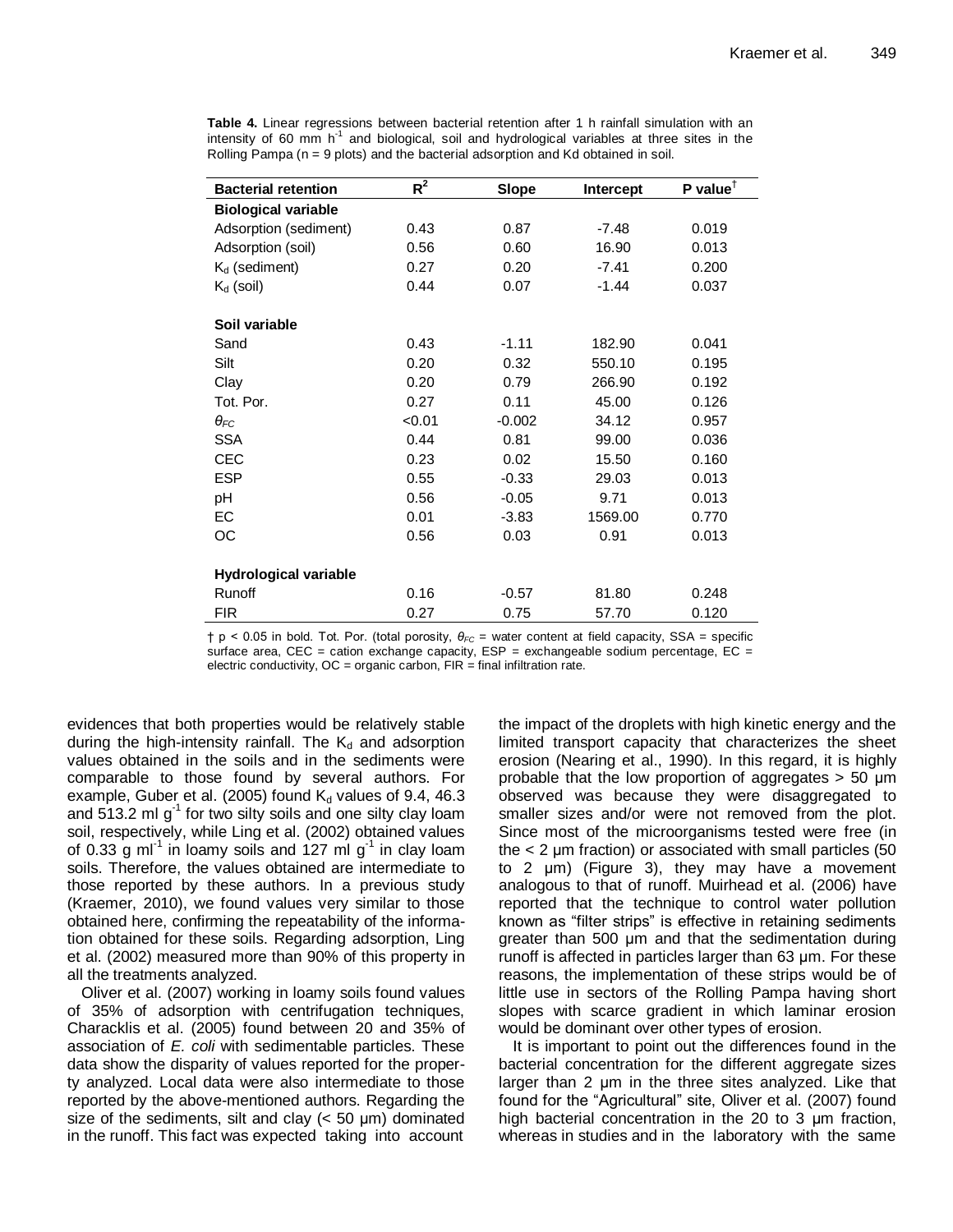soil they found a higher bacterial concentration in the 50 to 20 μm fraction, the second in significance being the 20 to 3 μm fraction (Kraemer, 2010). In contrast, Borst and Selvakumar (2003) found no relationship between fecal coliforms, fecal streptococci and particle size. These results highlight the need to explore the heterogeneity in the composition and properties of different sediments to interpret their association with the biological fraction.

# **Bacterial retention and its relation with the biological, physical and chemical properties of the soil**

The significant differences found in bacterial retention in the three soils studied seem to indicate a possible differential regulation by those sites with respect to the dynamics of bacterial transport. Among the properties considered, the biological ones and some soil properties explained a great part of this dynamics. With regard to the former, and as reported by Jamieson et al. (2004) and Marshall (1980), bacterial adsorption was of fundamental importance in the transport dynamics of these organisms. Although we found a similar correlation between the results obtained in soils and sediments, the lowest coefficients of determination and significance in the properties measured in sediments (Table 4) may reflect a lower control of the experimental conditions in this kind of evaluation. It should be noted that applying the laboratory method (Ling et al., 2002), the soil/water relation was 1/1, while in the sediment measurement the relation was lower and also relatively variable as already mentioned in a previous point. It is possible that under laboratory conditions the environment of adsorption was more accurately reproduced and is therefore possible to consider that these parameters are more sensitive to describe the bacterial movement.

The effects of the physical and chemical properties of the soil on the bacterial retention were due to the configuration and modification of the mechanisms of adsorption as well as to their influence on the hydrological dynamics. In this sense, pH, OC, ESP and content of sand would act as key variables in the modification of the bacterial adsorption environment and as determinant factors of the hydrological results of the simulations. This is in agreement with the results by Marshall (1980), who reported that the environment of bacterial adsorption is affected mainly by pH and the presence of organic and inorganic compounds which alter the surface loads. Several authors point out pH as an important variable that modifies the load balance of the clays, increasing or decreasing the adsorption (Stotzky, 1985). In this study, the relation between bacterial retention and pH showed a negative slope. In agreement, Scholl and Harvey (1992) found that a large number of colonies of *Arthrobacter sp.* associate to quartz at pH 5.0 and then decrease at 7.5. Kinoshita et al. (1993) observed a decrease in the adsorption of *P. fluorescens* to small silicon balls as a

result of increasing the solution pH from 5.5 to 7. The behavior of pH is partly associated with ESP, a property that determines the dispersal of the aggregates by increasing their negative charges, thus decreasing the adsorption phenomena. Besides, this dispersal causes negative effects on the infiltration since it decreases the structural stability of aggregates as this favors the collapse and subsequent occlusion of macropores. On the other hand, the adjusted linear regression between bacterial retention and OC presented a positive slope. Although organic compounds are often identified as important in the adsorption phenomena, there is little information supporting this claim. According to Labelle and Gerba (1979), the aggregation of particles with organic matter or clay minerals plays an important role both in bacterial transport and bacterial sedimentation and survival. In this experiment, the effect of OC would not be explained only by this variable, but also by the indirect effects of this component on the hydrological dynamics of simulations. With regard to the physical properties tested, the sand content showed a negative slope explained by the low interaction of this fraction with water (transport vehicle of microorganisms) and microorganisms. Also the SSA explained 44% of the variation in bacterial retention, probably by its effect on bacterial adsorption. This can be attributed to a difference in the areas available for adsorption (Oliver et al., 2007; Stotzky, 1985).

In contrast to that expected, the hydrological variables were not significantly associated with bacterial retention. The even distribution of the inoculum in all plots on dry, removed soil with lack of vegetation cover may have led the soil properties to be the ones governing the bacterial dynamics at the expense of the hydrological parameters. In this context, the intrinsic properties of the soil, together with their moisture and structure, greatly affected the determination of bacterial adsorption and thus regulated the subsequent bacterial movement. In experiments with gradual bacterial release, associated with previously wet soil, bacteria may have less contact time with the soil and this interaction would in turn occur in a more watery medium, thus preventing the mechanisms of adsorption from acting as significantly as they did in this experiment.

# **Conclusion**

Bacterial retention, which was significantly lower in the "Livestock sodic" site than in the "Agricultural" and "Livestock" sites, was adequately explained by the biological variables (adsorption and  $K_d$ ), especially those measured in the soils. However, even when taking into consideration the large methodological differences between the soil and sediment measurements, we found no significant differences between them. Therefore, this work suggests the possibility of transferring the values of these biological variables measured in soil to the field. On the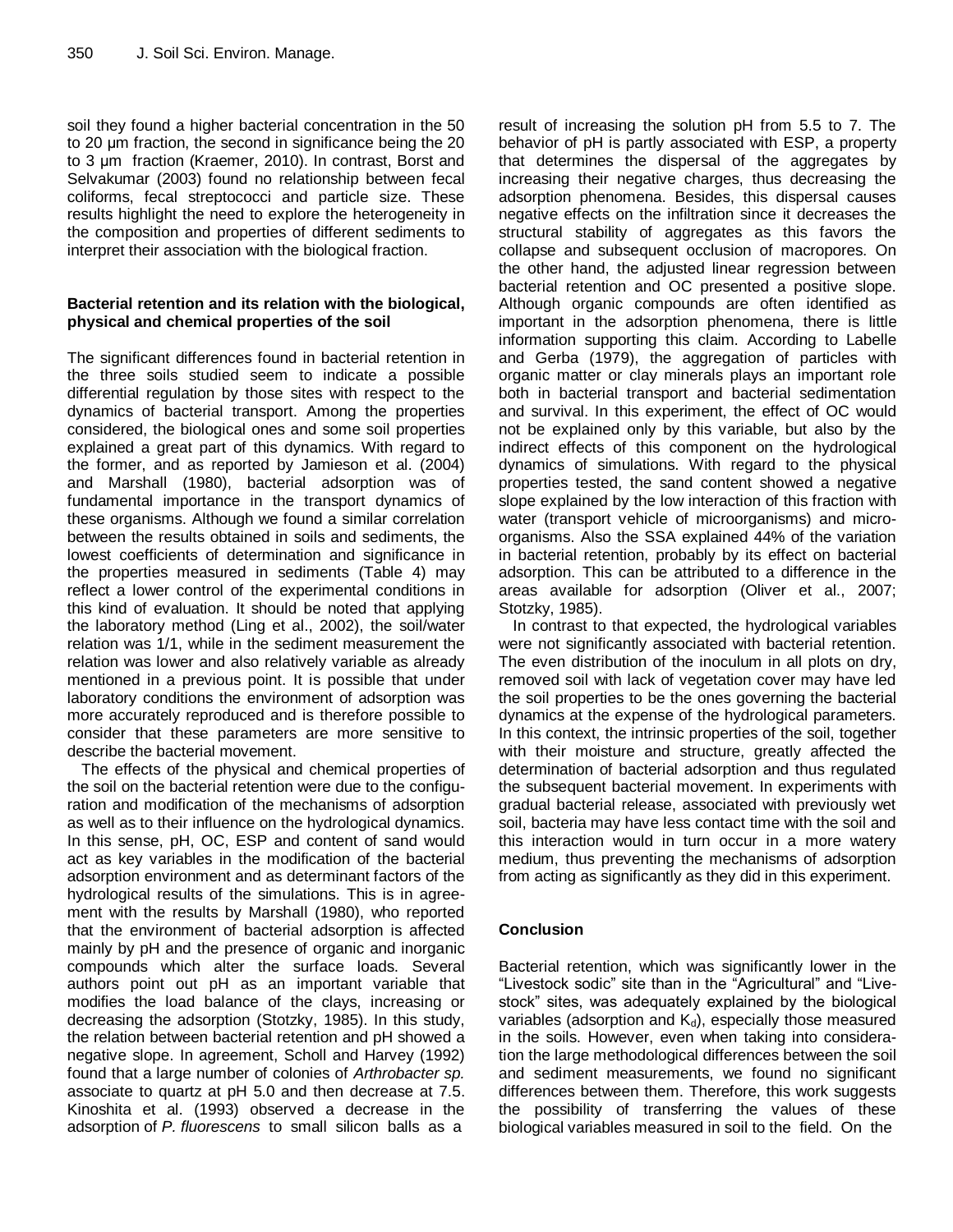

**Figure 4.** Bacterial retention related to the bacterial adsorption (panel A) and bacterial  $K_d$  (panel B) measured in soil (filled circles) and in sediments after rainfall simulations (empty circles).

other hand, the soil variables, particularly pH, ESP and OC proved to be the important properties in the process of bacterial retention. In analyzing the distribution of microorganisms in the runoff caused by the simulated rain, we observed that high bacterial concentration was associated to aggregates < 2 μm or small aggregates (50 to 2 μm), which have a movement analogous to that of runoff. This suggests that management practices used in other parts of the world to control biological contamination of water courses, such as filter strips, should be regarded with caution if to be implemented at the local level.

At local level, the high values of runoff and sediment production observed in the "Livestock sodic" site, together with its low bacterial adsorption capacity, lead to a significant risk of pollution for nearby watercourses, as

indicated by the low value of bacterial retention found in this site. This situation is aggravated due to the proximity of these soils to the main watercourses in the region. In contrast, the adequate infiltration rate found in the "Agricultural" and "Livestock" sites, together with their high bacterial adsorption value and distance to watercourses, would conclude that, with rains of moderate intensity, the biological pollutants associated to these soils would take longer time to reach watercourses, and their total amount would be significantly lower than that of "Livestock sodic" site.

# **ACKNOWLEDGEMENTS**

This work was supported by the Project UBACYT G045.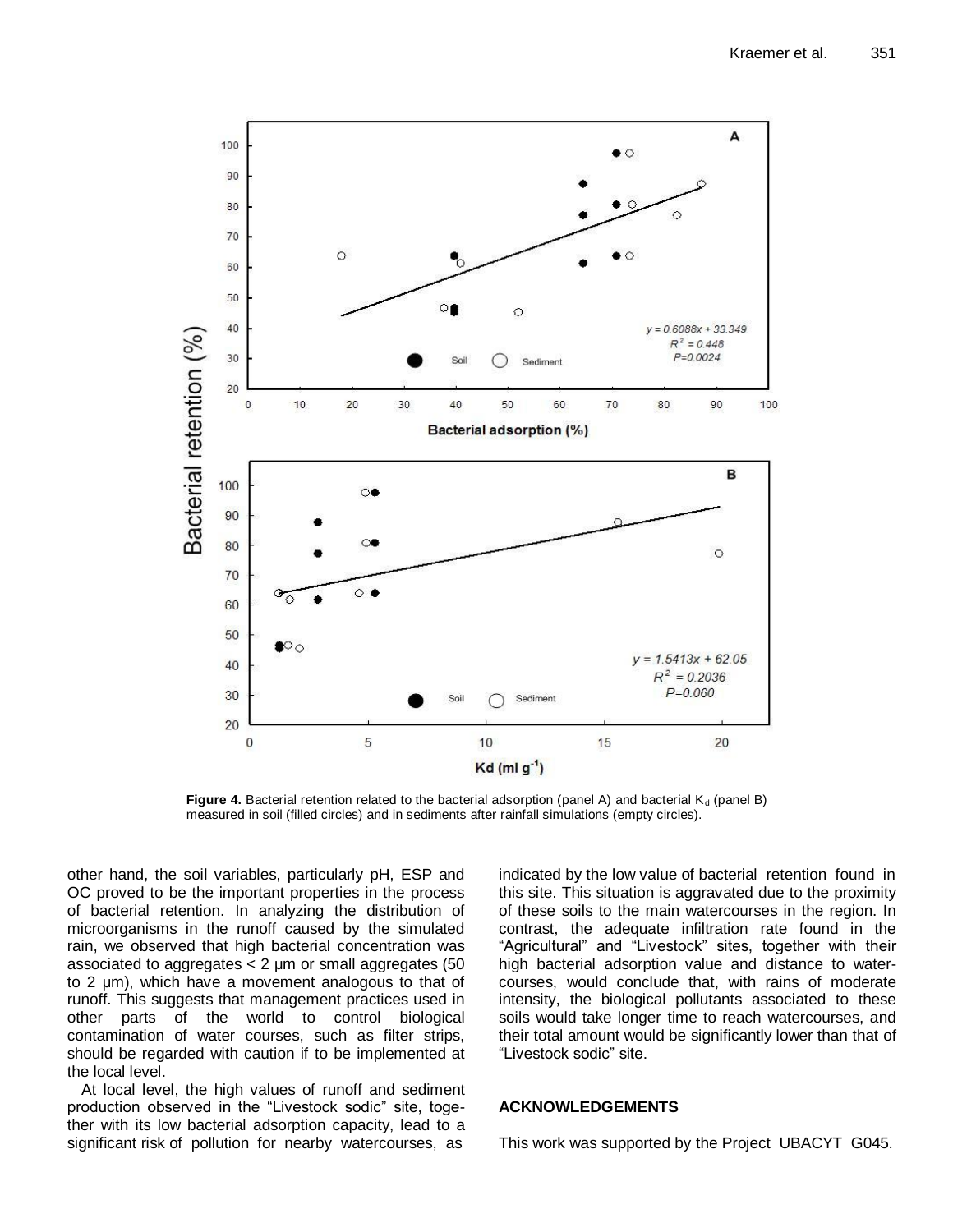We thank Dr. Alfonso Buján and Dr. Eva Pawlac from the CNEA (Comisión Nacional de Energía Atómica) for their contribution in the sterilization of soil samples.

#### **REFERENCES**

- APHA (1998). Standard methods of Examination of water and wastewater. 20th edition.
- Abu-Ashour J, Lee H (2000). Transport of bacteria on sloping soil surfaces by runoff. Environ. Toxicol,, 15: 149–153.
- Blake GR, Hartge KH (1986). Bulk Density, in Klute A, ed. Methods of Soil Analysis, Part I. Physical and Mineralogical Methods: Agronomy Monograph no. 9 (2nd ed.), pp. 363-375
- Borst M, Selvakumar A (2003). Particle-associated microorganisms in stormwater runoff. Water Res 37: 215–223.
- Chagas CI (2007). Calidad y contaminación del agua superficial como recurso para bebida animal en una cuenca representativa de Pampa Ondulada. Tesis Doctoral (Área Toxicología). Facultad de Ciencias Veterinarias, Universidad de Buenos Aires. Buenos Aires, 9 de agosto de.
- Characklis GW, Dilts MJ, Simmons III OD, Likirdopulos CA, Krometis LAH, Sobsey MD (2005). Microbial partitioning to settleable particles in stormwater. Water. Res., 39: 1773–1782.
- Coote DR, Gregorich LJ (2000). The health of our water- Toward a sustainable agriculture in Canada. Publication 2020. Research branch. Agriculture and Agri-food, Canada. p. 173.
- Dane JH, Hopmans JW (2002). Pressure plate extractor. In: Methods of Soil Analysis. Part 4. Physical Methods. Dane JH, Topp GC (Eds.). Book series: 5, Soil Science Society of America, Madison, Wisconsin, USA: pp. 688-690.
- De la Vega G, Castiglioni MG, Massobrio MJ, Chagas CI, Santanatoglia OJ, Irurtia C (2004). Efectos de la cobertura y la humedad inicial en la infiltración de un Argiudol Vértico bajo siembra directa. Ciencia del Suelo, 22: 25-27.
- Dorner SM, Anderson WB, Slawson RM, Kouwen N, Huck PM (2006). Hydrologic modeling of pathogen fate and transport. Environ. Sci. Technol., 40(15): 4746-4753.
- Gannon J, Mingelgrin U, Alexander M, Wagenet RJ (1991). Bacterial transport through nonhomogenous soil. Soil. Biol. Biochem., 23: 1155–1160.
- Guber AK, Shelton DR, Pachepsky YA (2005). Effect of manure on Escherichia coli attachment to soil. J. Environ. Qual., 34: 2086–2090.
- Hulbert SH (1984). Pseudoreplication and the design of ecological field experiments. Ecol. Monogr., 54: 187-211.
- Infostat / P v1.1. (2002). InfoStat, v.1.1. Grupo InfoStat, FCA. Universidad Nacional de Córdoba. Argentina.
- INRA (1986). Note Technique nº 1.0. Séparations granulométriques des particules par sédimentation. Science du Sol –Versailles, equipe Matieres Organiques des Sols.
- Irurtia CB, Mon R (1994). Microsimulador de lluvia para determinar infiltración a campo. Publicación Nº 76, Instituto de Suelos, CIRN, INTA, p. 18.
- Jamieson R, Gordon R, Joy D, Lee H (2004). Assessing microbial pollution of rural surface waters: a review of current watershed scale modeling approaches. Agric. Water. Manag., 70: 1–17.
- Kamphorst A (1987). A small rainfall simulator for the determination of erodibility. Nether J Agric Sci 35: 407-412.
- Kinoshita T, Bales RC, Yahya MT, Gerba CP (1993). Bacteria transport in a porous medium: retention of bacillus and pseudomonas on silica surfaces. Water Res., 27: 1295–1301.
- Klute A (1986). Water retention: Laboratory methods. In: Klute A (ed.). Methods of soil análisis. 2nd.ed. ASA and ASSA. Madison, WI, USA. 1: 1-188.
- Kraemer FB, Chagas CI, Moretton J, Paz M (2008). Capacidad de resuspensión de patógenos en sedimentos de la cuenca del Tala. Efecto del medio líquido. Actas del Congreso Argentino de la Ciencia del Suelo. Potrero de los Funes (SL), Argentina, p. 492.
- Kraemer FB (2010). Transporte de microorganismos indicadores de contaminación fecal en una cuenca de Pampa Ondulada. El rol de las propiedades físicas y químicas de los suelos y los sedimentos.

Tesis de Magister Scientiae. Escuela para Graduados de la Facultad de Agronomía, Universidad de Buenos Aires.

- LaBelle RB, Gerba CP (1979). Influence of pH,salinity, and organic matter on the adsorption of enteric viruses to estuarine sediment. Appl. Environ. Microbiol., 38: 93-101.
- Ling TY, Achberger EC, Drapcho CM, Bengtson RL (2002). Quantifying adsorption of an indicador bacteria in a soil–water system. Trans ASAE; 45: 669–674.
- Lombardi B, Dapino MA, Montardit PR, Torres Sánchez RM (2001). Aproximación al valor de superficie especifica por un método manual y simple. Jornadas SAM - CONAMET - AAS,pp. 251-256.
- Marshall KC (1975). Clay mineralogy in relation to survival of soil bacteria. Annu. Rev. Phytopathol. 13: 357-373.
- Marshall KC (1980). Adsorption of microorganisms to soils and sediments. In: Bitton G, Marshall KC (Eds.), Adsorption of Microorganisms to Surfaces, Wiley, NewYork, pp. 317–330.
- Muirhead RW, Collins RP, Bremer PJ (2006). Interaction of Escherichia coli and soil particles in runoff. Appl. Environ. Microbiol., 72: 3406– 3411.
- Nearing, MA, Lane LJ, Alberts EE, Laflen JM (1990). Prediction technology for soil erosion by water: status and research needs. Soil. Sci. Am. J., 54: 1702-1711.
- Oliver DM, Clegg CD, Heathwaite AL, Haygarth PM (2007). Preferential attachment of Escherichia coli to different particle size fractions of an agricultural grassland soil. Water. Air. Soil. Pollut., 1851: 4369-375.
- Ongley ED (1997). Lucha Contra la Contaminación Agrícola de los Recursos Hídricos. Estudio FAO Riego y Drenaje nº 55, Roma: FAO.
- Piazza V (2006). Calidad de agua de escorrentía en sistemas intensivos y extensivos de ganado bovino en la Cuenca del Arroyo del Tala, Provincia de Buenos Aires. Trabajo de Intensificación para acceder al título de Grado de la carrera de Ingeniería Agronómica. Facultad de Agronomía, Universidad de Buenos Aires. p. 80.
- Richards LA (1947). Pressure-membrane apparatus-construction and use. Agric. Eng., 28: 451-454.
- Rodgers P, Soulsby C, Hunter C, Petry J (2003). Spacial and temporal bacterial quality of a lowland agricultural stream in north east Scotland. Sci. Total. Environ., pp. 289–302, 314–316.
- Roodsari R, Shelton DR, Shirmohammadi A, Pachepsky YA, Sadeghi AM, Starr J (2005). Fecal coliform transport as affected by surface conditions. Trans. ASAE; 48: 1055–1061.
- [Schijven JF,](javascript:Menu2() [Hassanizadeh](javascript:Menu2() SM, Bruin HAM (2002). Column experiments to study nonlinear removal of bacteriophages by passage through saturated dune sand. J. Contam. Hydrol., 58: 243- 259.
- Schillinger JE, Gannon JJ (1985). Bacterial adsorption and suspended particles in urban stormwater. J. Water. Pollut. Control. Fed., 57: 384–9.
- Scholl MA, Harvey RW (1992). Laboratory investigations on the role of sediment surface and groundwater chemistry in transport of bacteria through a contaminated sandy aquifer. Environ. Sci. Technol., 26: 1410–1417.
- Signor RS, [Roser](http://www.ncbi.nlm.nih.gov/sites/entrez?Db=pubmed&Cmd=Search&Term=%22Roser%20DJ%22%5BAuthor%5D&itool=EntrezSystem2.PEntrez.Pubmed.Pubmed_ResultsPanel.Pubmed_DiscoveryPanel.Pubmed_RVAbstractPlus) DJ, [Ashbolt](http://www.ncbi.nlm.nih.gov/sites/entrez?Db=pubmed&Cmd=Search&Term=%22Ashbolt%20NJ%22%5BAuthor%5D&itool=EntrezSystem2.PEntrez.Pubmed.Pubmed_ResultsPanel.Pubmed_DiscoveryPanel.Pubmed_RVAbstractPlus) NJ, [Ball](http://www.ncbi.nlm.nih.gov/sites/entrez?Db=pubmed&Cmd=Search&Term=%22Ball%20JE%22%5BAuthor%5D&itool=EntrezSystem2.PEntrez.Pubmed.Pubmed_ResultsPanel.Pubmed_DiscoveryPanel.Pubmed_RVAbstractPlus) JE (2005). [Quantifying the](http://www.iwaponline.com/scripts/dtSearch/dtisapi6.dll?cmd=getdoc&DocId=117&Index=E%3a%5cdtIndex%5cIW%5fJWH&HitCount=1&hits=230+&SearchForm=D%3a%5ciwaponline%5csearch%5csearch%2ehtm)  [impact of run-off events on the microbiological contaminant](http://www.iwaponline.com/scripts/dtSearch/dtisapi6.dll?cmd=getdoc&DocId=117&Index=E%3a%5cdtIndex%5cIW%5fJWH&HitCount=1&hits=230+&SearchForm=D%3a%5ciwaponline%5csearch%5csearch%2ehtm)  [concentrations entering drinking surface source waters.](http://www.iwaponline.com/scripts/dtSearch/dtisapi6.dll?cmd=getdoc&DocId=117&Index=E%3a%5cdtIndex%5cIW%5fJWH&HitCount=1&hits=230+&SearchForm=D%3a%5ciwaponline%5csearch%5csearch%2ehtm) J. Water Health, 3: 453-468.
- Soil Conservation Service (1972). Soil survey laboratory methods and procedures for collecting soils samples. Soil Survey, Report, 1. USDA, Washington (USA).
- Stainer RY, Adelberg EA, Ingraham JL, Wheelis ML (1979). Introduction to the microbial world. Prentice–Hall, Englewood Cliffs, NJ.
- Stotzky G (1985). Mechanisms of adhesion to clays, with referente to soil systems. In Bacterial Adhesion: Mechanisms and Physiological Significance. Savage DC, Fletcher MH, eds. New York, N.Y.: Plenum Publishing, pp.195–253.
- Sutherland IW (1983). Microbial exopolysaccharides-their role in microbial adhesion in aqueous systems. Crit. Rev. Microbiol., 10: 173-201.
- USEPA (1996). The Quality of our Nation's water: 1996. Office of Water 305 (b) Report, Washington, DC.
- Vinten AJA, Douglas JT, Lewis DR, Aitken MN, Fenlon DR (2004). Assessing microbial pollution of rural surface waters A review of current watershed scale modeling approaches. Agric. Water